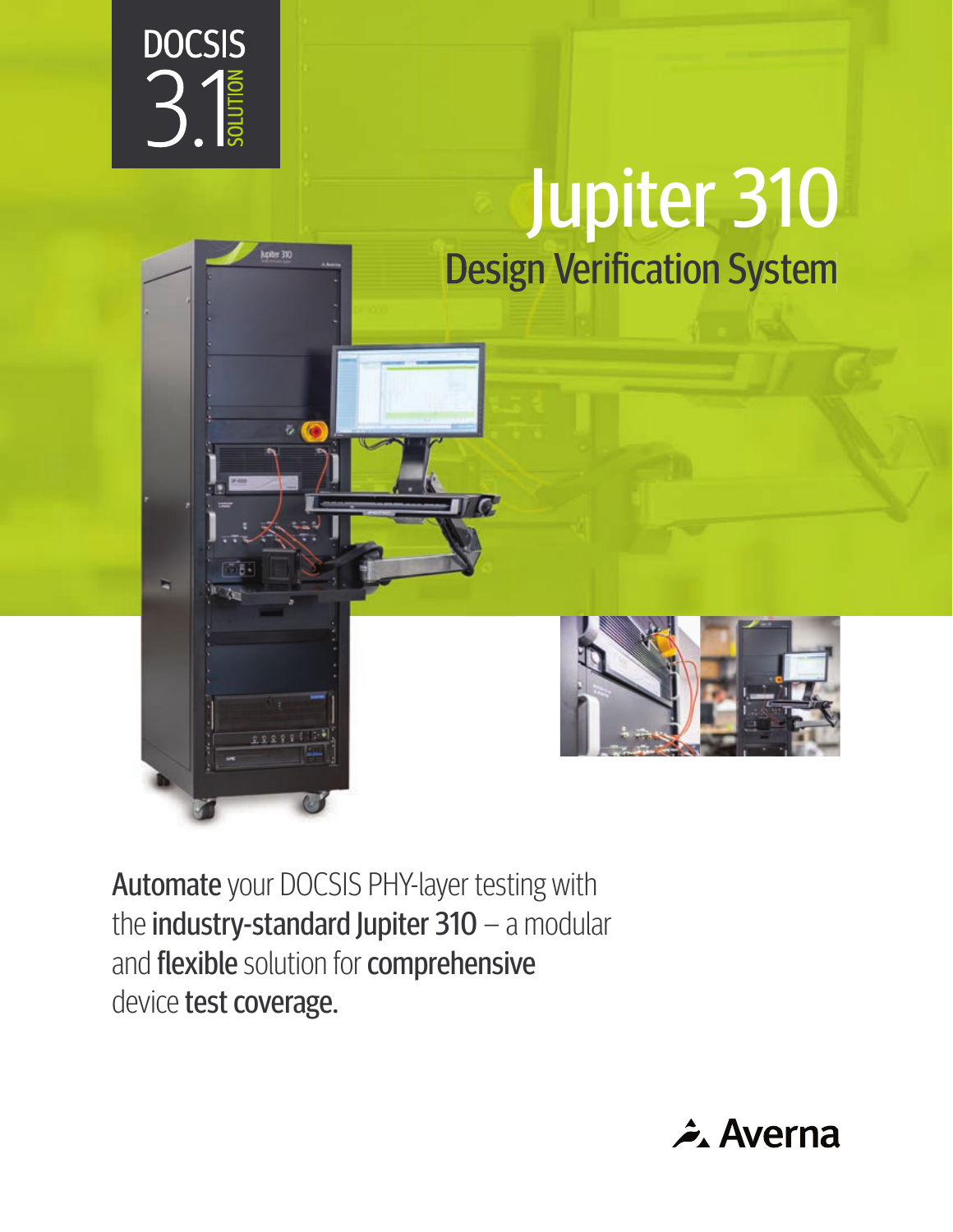

# **Highlights**

Integrated DOCSIS 3.1 PHY ATP, automated Test Executive, Test Plan Editor, reports, Dashboard for instrument monitoring/control, logging and troubleshooting tools

#### Other Broadband Products

DP-1000 DOCSIS Protocol Analyzer Industry-leading tool for real-time MAC-layer visibility and performance

DOCSIS Manufacturing Verification Test System High-volume DOCSIS compliance testing

for customer-premises equipment (CPE)

DOCSIS Channel Emulator (DCE) Ideal for SCTF 40 certification and network troubleshooting

# Jupiter 310 **Design Verification System**

## $\rightarrow$  Want to speed up your CPE design verification?

Jupiter is the industry standard for automated DOCSIS physical (PHY) layer testing. It provides the most comprehensive test coverage and accurate results on the market for DOCSIS 3.1 devices.

### $\rightarrow$  Accelerate Your Product Development and Time-to-Market

Certification labs, MSOs, standards bodies and leading product manufacturers use Jupiter to test cable modems, set-top boxes, residential gateways and other customer-premises equipment (CPE). It enables comprehensive, automated PHY layer testing, helping dramatically reduce DOCSIS 3.1 design verification times early in the product lifecycle and speed up time-to-market.

### $\rightarrow$  A Complete DOCSIS 3.1 Design **Verification Solution**

Built-in DOCSIS 3.1 PHY ATP Test Scripts, Productivity Tools, Reports & More

- **1 2 3 4**
	- Cable Modem Termination System (CMTS)
		- E-Stop Safety Button
		- Averna DP-1000 DOCSIS Protocol Analyzer and Vector Signal Analyzer/Generator (VSA/VSG)



CPE – Units Under Test (UUTs)

RF Interface Unit



**8**

Packet Generator / Industrial PC

Power Distribution Unit (PDU) / Uninterruptible Power Supply (UPS)

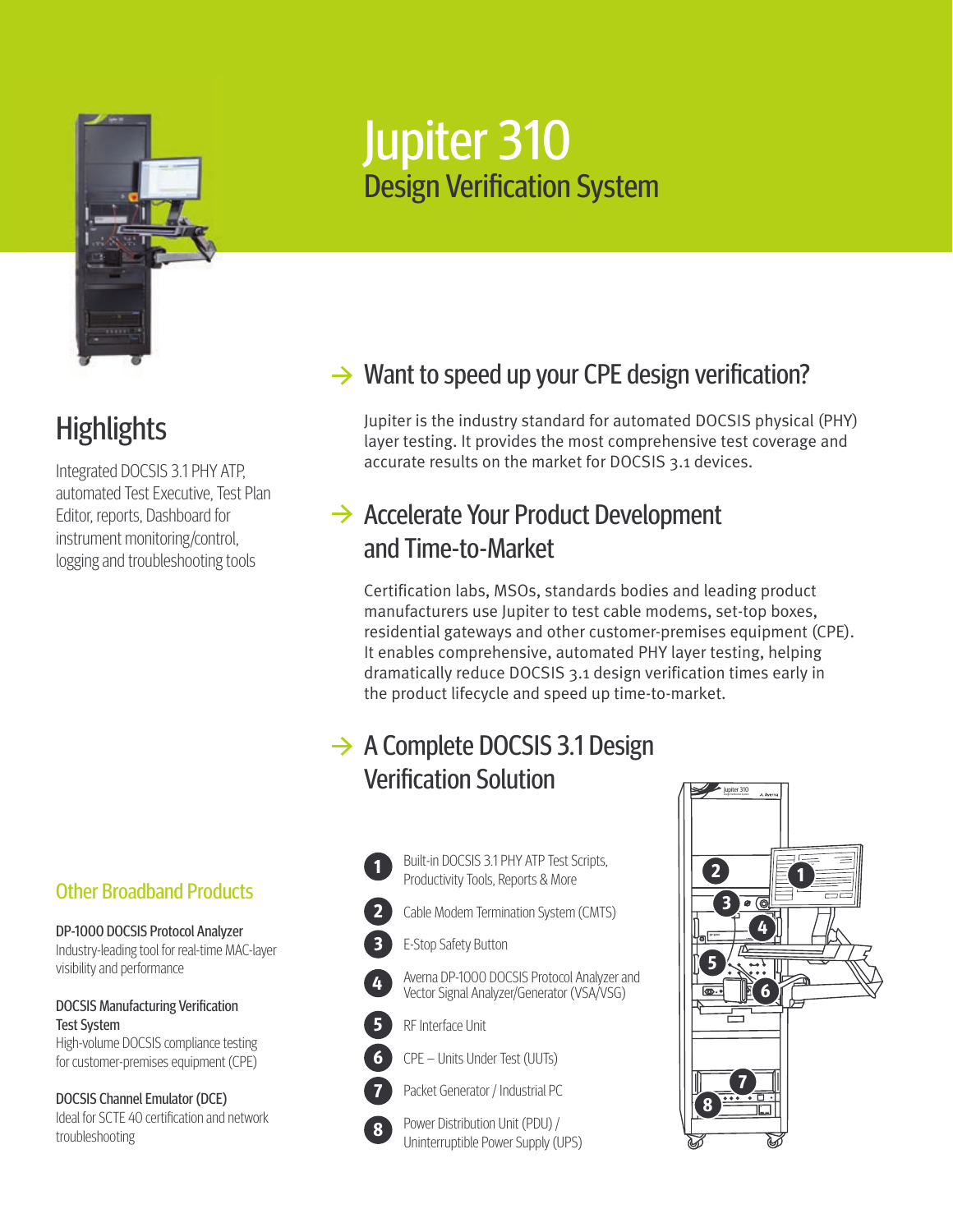### $\rightarrow$  A Wide Range of Features and Capabilities

#### Test & Productivity Tools

- Integrated CableLabs© PHY layer acceptance test plan (ATP)
- Averna Test Executive for automated testing and results
- Test Plan Editor to modify PHY procedure test cases
- Toolkit for updating test sequences and syncing the ATP
- Dashboard for instrument/modem monitoring and control
- Admin tools for measurement and trace queries/reports
- Diagnostic tools for quick troubleshooting and support

#### Instruments & Hardware

- A DOCSIS 3.1 cable modem termination system (CMTS)
- Packet generator and Averna's DP-1000 DOCSIS Protocol Analyzer
- DOCSIS VSA/VSG, controller, HDD, RF Interface Unit
- Self-testing fixture with automated calibration steps

#### Services & Support

- Includes 1 week of onsite installation and Jupiter training
- Additional onsite training/support available for PHY layer testing
- Includes 1 year of software support/updates (SSUP) and warranty
- Access to Averna engineers, knowledge base, documentation